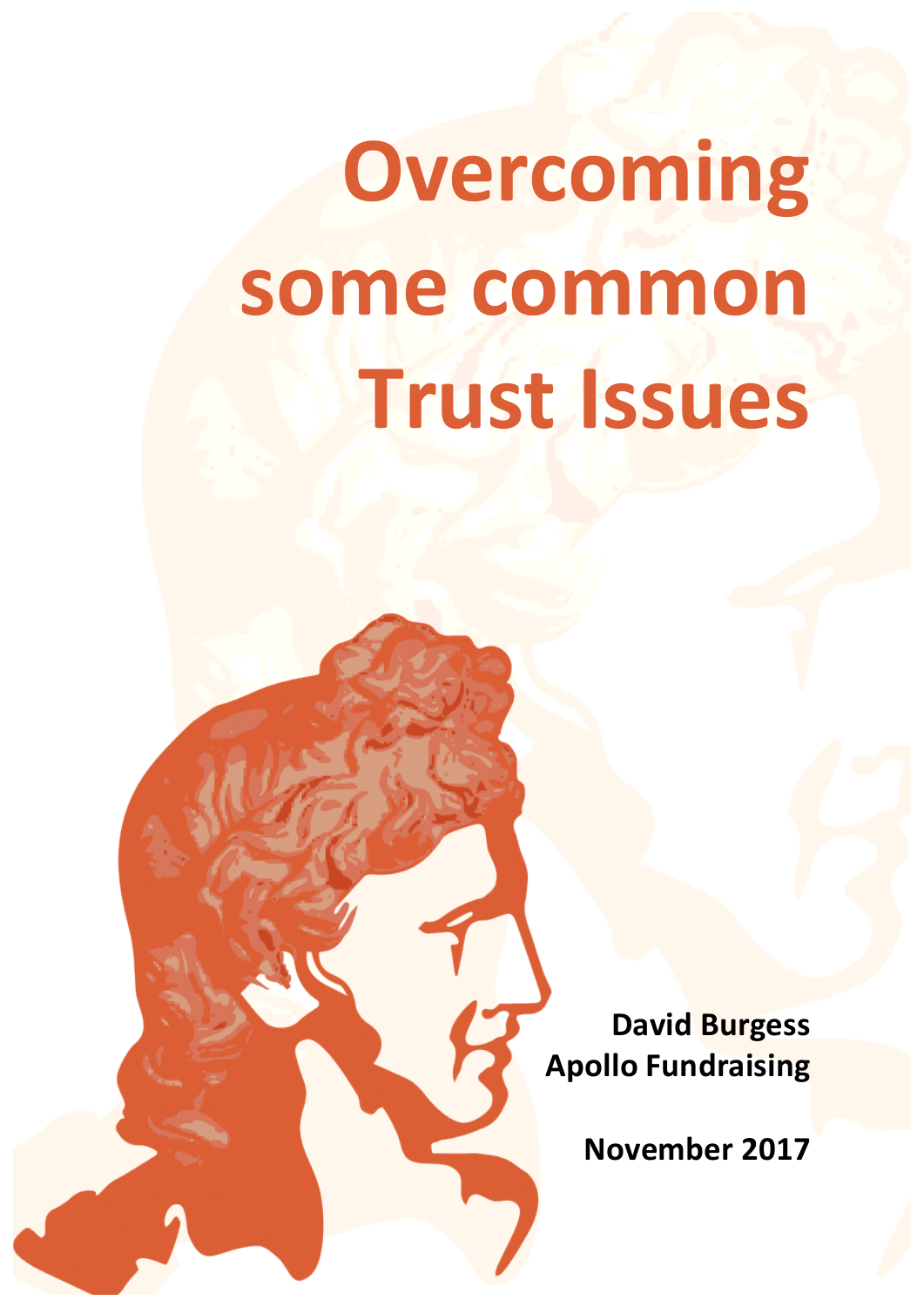#### **Overcoming some common Trust issues**

As part of the 'Trust and Foundations' cohort training programme, we ran a session on writing funding applications. Part of this involved critiquing real-life applications, submitted by organisations in the room. This gave participants the to experience life from the perspective of a trustee.

Following this session, and similar sessions with arts and culture organisations across the UK, I have summarised some of the common strengths and issues we see in funding proposals.

# **What do Trusts look for?**

Firstly, it is important to remember what Trusts are looking for when they are reviewing proposals. Put simply, they are trying to answer one question – "Why should we fund this?".

Of those five words, one is infinitely more important than the others. "Why should **WE** fund this".

A funding proposal should be about the Trust, not about you. Its purpose is to show how you can help the Trust to achieve their mission.

The second thing to remember is that, while we spend ages finely crafting a proposal, most Trusts only have a short amount of time to read them. (Whenever we run this session we give participants ten minutes to read the whole proposal and write a short summary). In writing your proposal you need to be sure that your key points come across clearly, even when the proposal is being read quickly.

Delegates were asked to consider both of these points in reviewing the real-life proposals. Their comments have inspired the following tips:

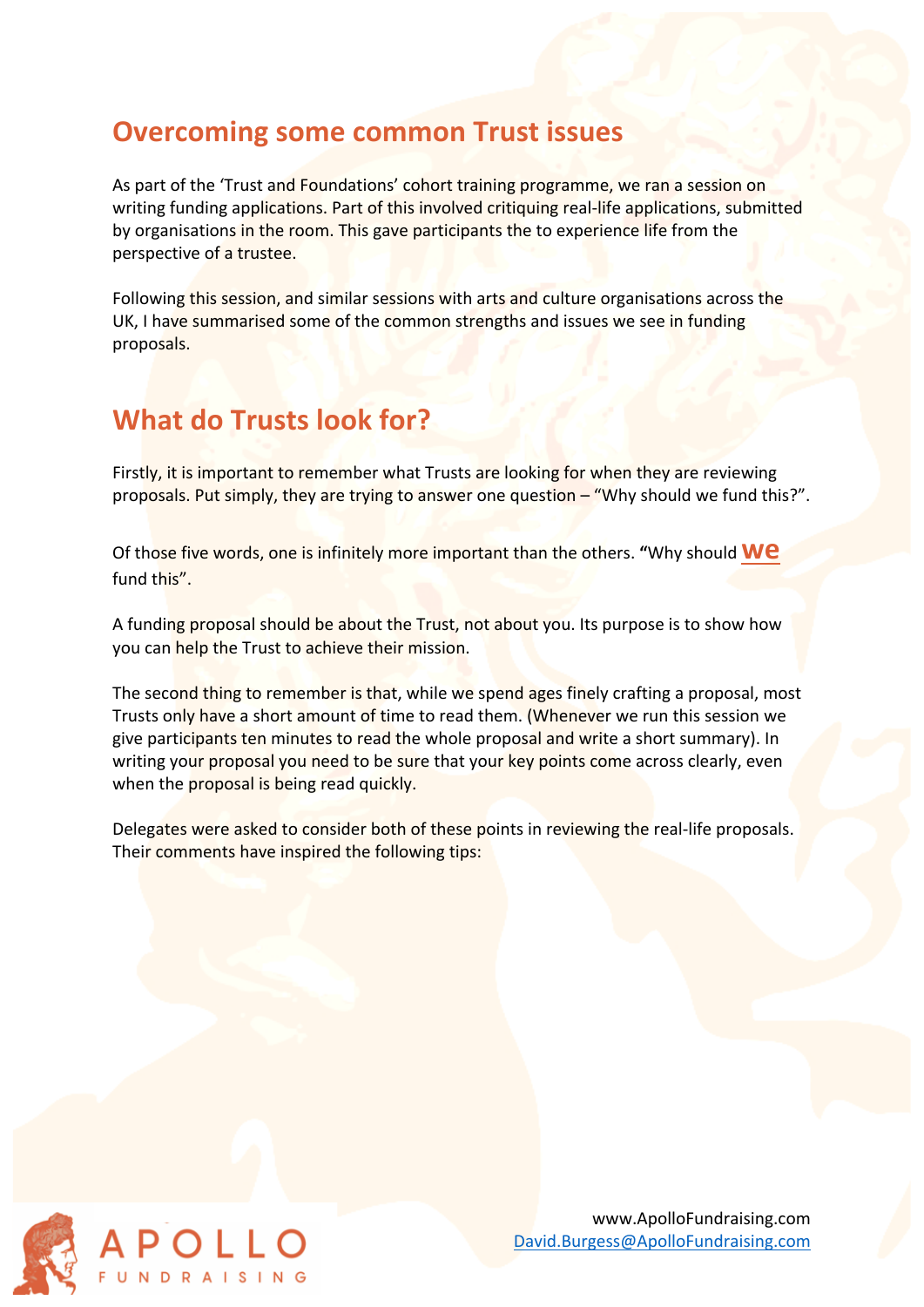# **Cut the background noise**

In reading the proposals we learned some fascinating things about each of the museums and their work. The problem was that a lot of it didn't relate to the application, or strengthen it in any way. The danger is that this fascinating information becomes a distraction and risks overshadowing the key points that you really need to get across.

Yes, your proposal needs to give an introduction to your museum (especially if the Trust you are applying to is unlikely to have heard of you). Yes, you need to build credibility and confidence. Yes, you need to show that you are the right organisation to be addressing the problem or challenge you have identified. No, you don't need to tell them everything you have ever done!

In refining your proposal, be brutal  $-$  if a sentence or paragraph is not helping to make an important point, get rid of it. There is no room for fluff.

### **Cut the jargon**

The most common comment I make when I review proposals is "I don't know what this means". Rarely is this lack of understanding due to a problem with my intellect. The reason is that most proposals feel like they are written in a secret code, only understandable to a few members of an exclusive inner circle.

Sometimes this code relates to a few words or acronyms. ACE, MPM, NPO and HLF all make sense to those of us working in the museums sector on a daily basis. However, a lot of the Trusts you will be applying to don't use this language every day. (For example, it might be obvious to you that NPO means National Portfolio Organisation but for most funders, NPO means Non-Profit Organisation...).

Acronyms are bad. However, they are nowhere near as bad as the impenetrable language organisations use to talk about their "vision" or "concept". This can more accurately be descri<mark>bed as "arty b@!!@£k\$"<sup>1</sup>. Lots of fancy wor</mark>ds that sa<mark>y nothing at</mark> all – certainly not in a way that means anything to anyone outside of the organisation.

More often than not, Trusts aren't interested in the academic concepts behind your work. They just need to be able to picture what will be delivered and what impact it will have on the beneficiaries.

Again, if it doesn't clearly explain how or why you do what you do, it's useless - no matter how much your artistic director likes it!

 $1$  If you are not sure what I mean, check out https://artybollocks.com/ for some examples...



www.ApolloFundraising.com David.Burgess@ApolloFundraising.com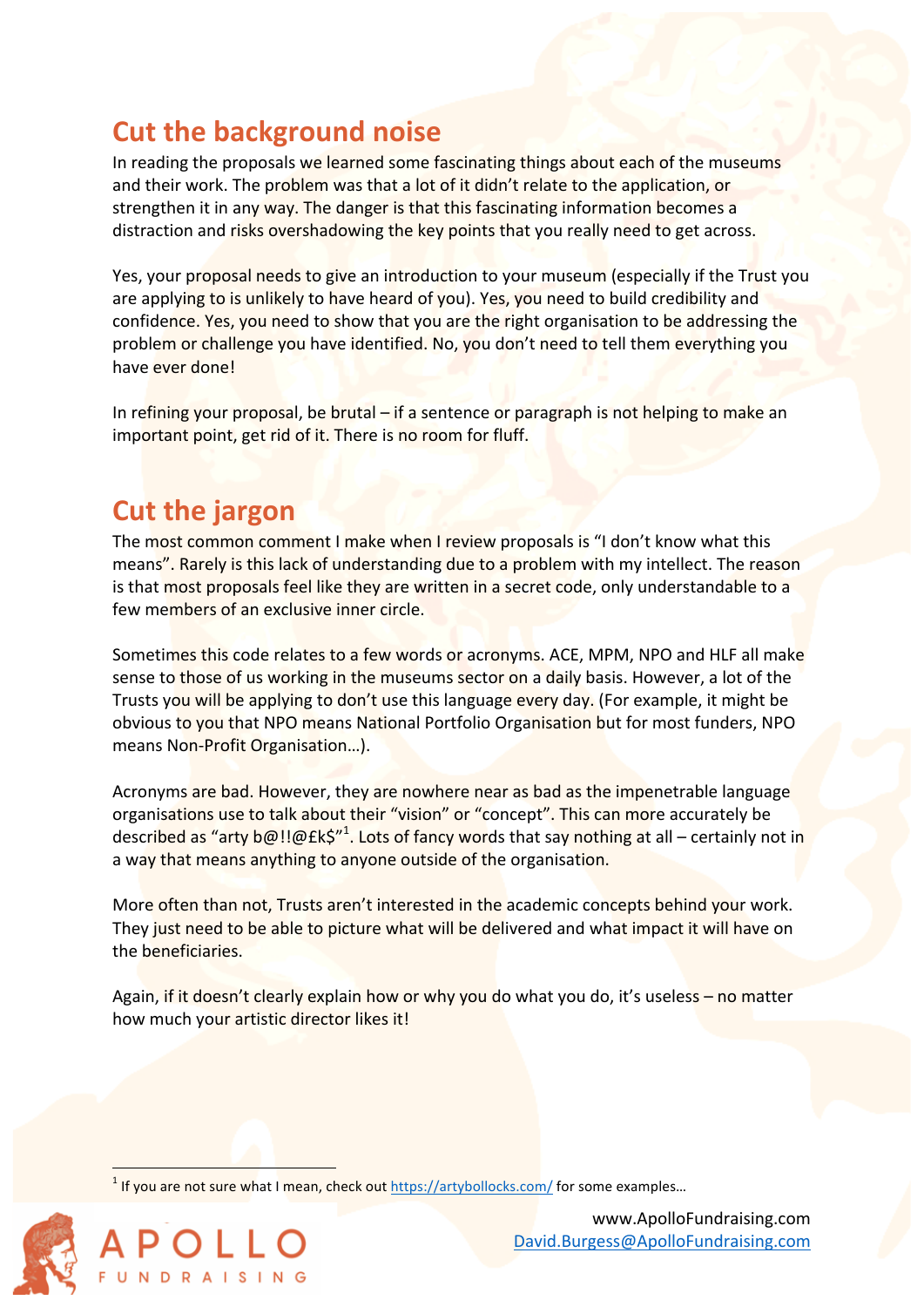# **Cut the length**

Trusts don't have long to read your proposal. Keep it as short as possible. If you can't fit your proposal on to two pages, the chances are you are trying to say too much. ( $NB$  – This doesn't mean using size 6 font and 0.1mm margins. It means identifying the key points and cutting the rest).

It's not just the document length that needs to be short. Short sentences are also much quicker to read. Some of the proposals we reviewed had 40-50 word sentences. By the time you reach the end you've forgotten what the point was and you have to go back and try again. Keep sentences to 10-15 words max. While it might feel simplistic it will make it easier for the Trust to read.

# **Cut the spelling mistakes and grammatical errors**

Proof-reading your proposal sounds like an obvious thing to say but it is a vital step that is often forgotten. Spelling mistakes are an easy way of making your organisation look unprofessional, sending the unintentional message that you don't really care about the proposal or the funder. Get a colleague to proof-read – they are more likely to pick up on errors than someone who has spent hours working on it. Even better, get someone from outside of the museum to read it – they can also pick up on things that don't make any sense.

Grammatical errors, or adding in an unintended extra word, can also it make it harder to read, tripping up, the reader when they are the trying to read quickly. See.

### **Cut the mass mailing approach**

Let's assume for a moment that two things are true:

1) The purpose of the proposal is to show why the project is a good fit for the Trust, helping them to achieve their aims.

2) Every Trust is different.

If both things are true, how can the same proposal be fit-for-purpose for multiple Trusts?

As part of the session, we asked cohort members to identify the aims of the Trust from the proposal alone. For many this proved difficult. If the aim of the proposal is to show how your work helps achieve the aims of the Trust, the aims of the Trust need to be clearly identified within it.

**If the same proposal works for lots of Trusts, the chances are it doesn't work for any of them.**

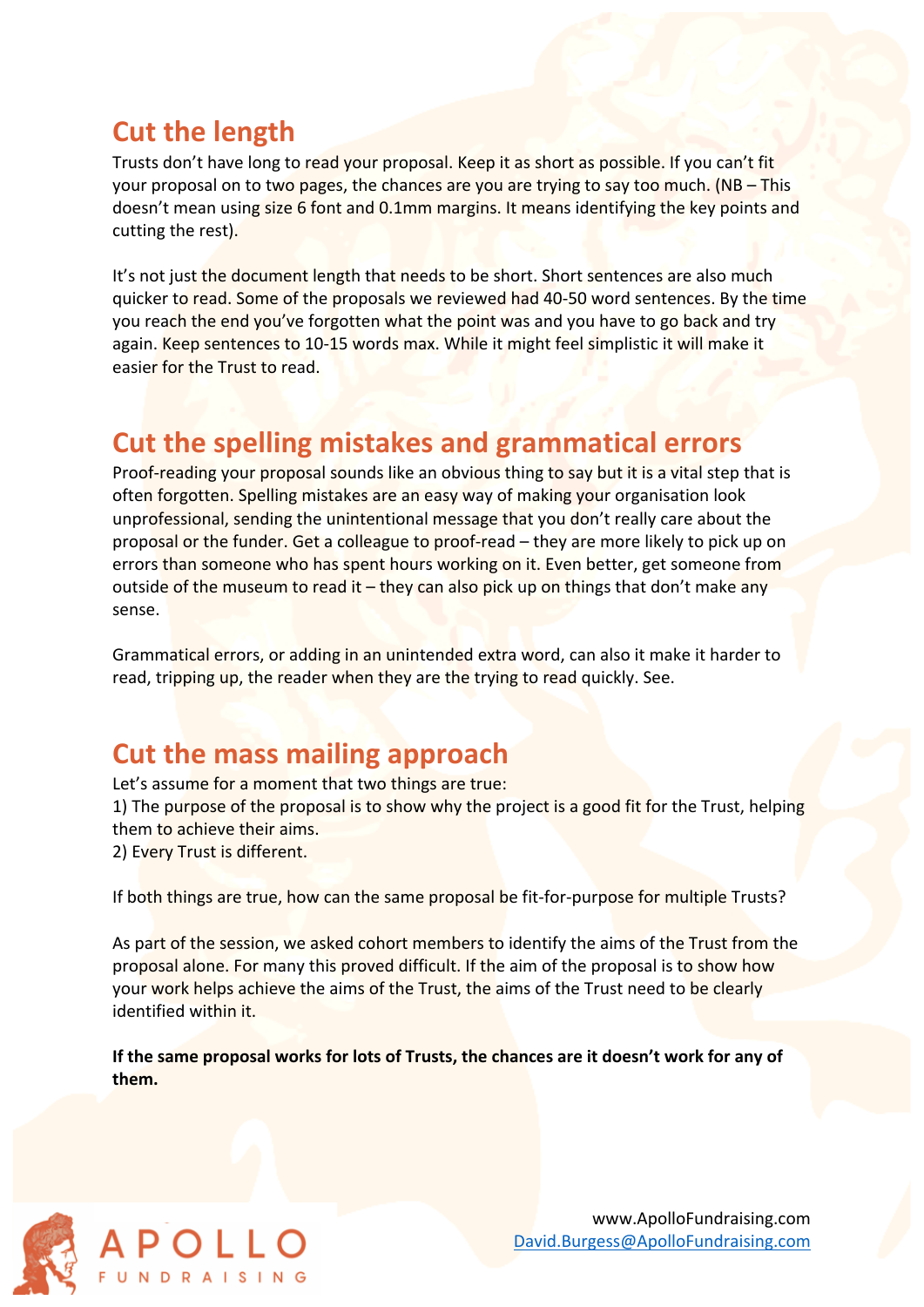So far, we've highlighted five things commonly found in Trust proposals that shouldn't be there. Here's one thing that should be there but is often missing:

### **Add the passion**

Trust proposals aren't assessed by robots or computers. It's not like applying for a mortgage, where specified information is plugged into a formula to determine the outcome. The decisions are made by real human beings, with emotions, interests and biases.

Museums do important, inspiring, exciting work. Most people working for museums are hugely passionate about what they do. Yet, too often this passion is missing from proposals. Bring the project to life for the Trustees - They need to feel that, not only is supporting your work the right thing to do, it is something they need to do.

Make them feel angry/sad/fearful/disgusted about the need or challenge you are addressing. Make them feel confident and excited that your approach is going to fix this problem for your beneficiaries. Make them feel even more excited about the prospect of being part of the solution.

The process of running this session highlighted two other issues that might not have been immediately obvious to the participants. I wanted to share these thoughts here:

# **Consider the photocopier**

Running this session requires a lot of printed resource. Printing the required number of proposals can mean hundreds of sheets of paper. The first thing I did was to set the print quality to low-res and black and white. Trusts do the same. (For example, 400 pages is the equivalent of printing 20 applications for each of a Trusts five trustees).

Almost all of the proposals included photos. This can be a nice way of demonstrating the need for your work and the impact it has. It also helps to break up the text, making it easier to read. However, while your picture might look great on the screen, you need to consider what it will look like if printed in low-res black and white. Is it clear? Does it have the same impact? If not, is there a better picture you can use.

This isn't the only way you need to consider the photocopier. If you send one copy of your application in the post, the chances are it will need to be photocopied. This becomes significantly harder if you have had it bound or stapled. Avoid binding proposals, and remember to include page numbers if it is longer than two pages.

Some museums have special fonts as part of their house style. While they might look great, remember that the Trust might not have the same font on their computer. This can become a problem if you are emailing proposals. You either need to send the proposal as a PDF, or ensure you are using a common font. (If you are using a custom font you need to make sure it lends itself to being read quickly).